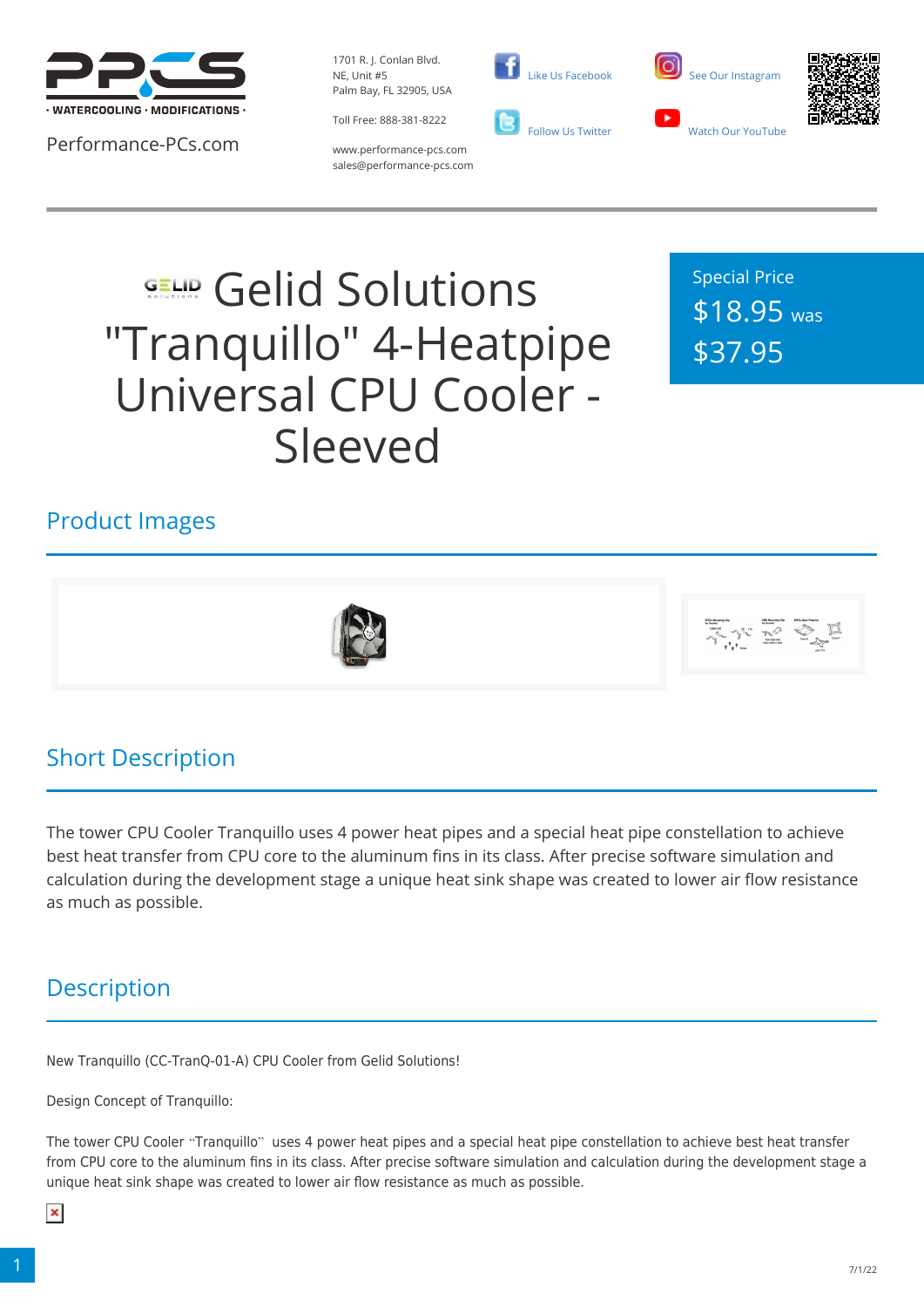A silent 120mm fan with the intelligent GELID PWM (Pulse Width Module) control has been chosen to make this heat sink more valuable. The fan blades were optimised to guarantee high airflow while running silently. The intelligent GELID PWM curve keeps the fan silent when no necessary cooling is needed and accelerates the fan speed whenever additional cooling is needed. The multi-award winning high performance GC-2 thermal compound is already included in the package.

To prevent any conflicts with the components on your motherboard please check with this dimension restriction drawing:

 $\pmb{\times}$ 

Additionally mounting clips for AMD 754/ 939/ 940/ AM2/ AM2+ and for Intel 775, 1366 and latest 1156 sockets as same as back plates for Intel LGA 775, Core i5 and Core i7 boards are all included. The cooler is RoHS and WEEE conform and carries a 5 year warranty.

 $\pmb{\times}$ 

#### Features

0

# Specifications

| Air Flow (CFM):            | 58 max                                                           |
|----------------------------|------------------------------------------------------------------|
| Bearing:                   | Hydro Dynamic Bearing                                            |
| Cable Length (mm):         | 500                                                              |
| Current (A):               | 0.18                                                             |
| DC Voltage (V):            | 12                                                               |
| Fan Dimensions (mm)        | 120 (l) x 120 (w) x 25 (h)                                       |
| Fan Speed (RPM):           | 750 - 1500                                                       |
| Heat Sink Dimensions (mm): | 74 (l) x 125 (w) x 153 (h)                                       |
| INCLUDED:                  | GC-2 Thermal Compound & Installation Kit for AMD & Intel sockets |
| Life time MTTF at 40C (h): | 50 000                                                           |
| Noise Level (dBA):         | $12 - 25.5$                                                      |
| Static Pressure (mmAq):    | 1.6                                                              |
| Warranty (years):          | 5                                                                |